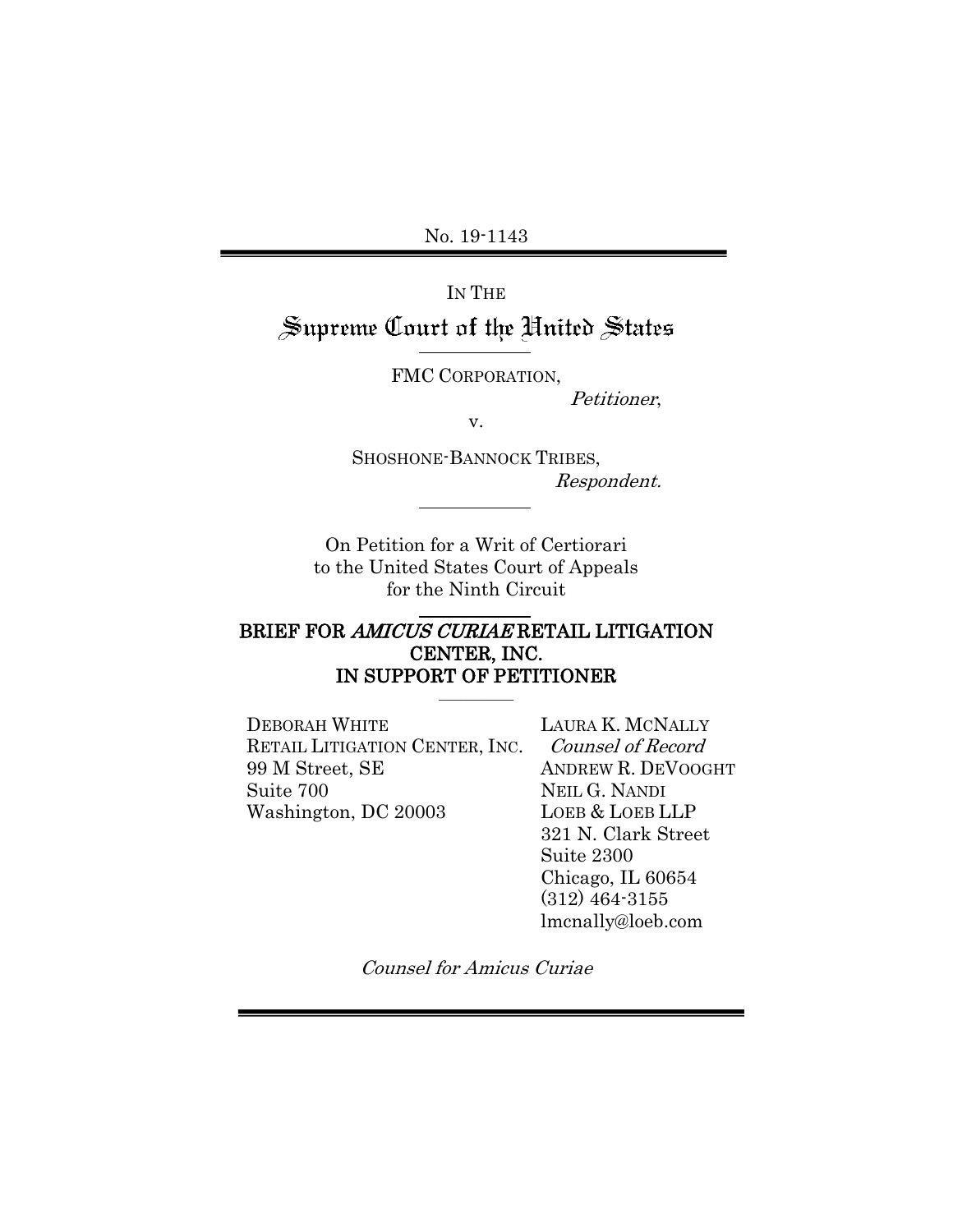## TABLE OF CONTENTS

|     |                                                                                                                                                         |                                                                                                                                             | Page |
|-----|---------------------------------------------------------------------------------------------------------------------------------------------------------|---------------------------------------------------------------------------------------------------------------------------------------------|------|
|     |                                                                                                                                                         | INTEREST OF THE AMICUS CURIAE 1                                                                                                             |      |
|     |                                                                                                                                                         | <b>INTRODUCTION AND SUMMARY OF</b>                                                                                                          |      |
|     |                                                                                                                                                         |                                                                                                                                             |      |
| I.  | Confusion Over The Standard For<br><b>Tribal Court Jurisdiction Persists,</b><br>Creating Conflicts In the Circuits And<br>Wasting Judicial Resources 4 |                                                                                                                                             |      |
|     | A.                                                                                                                                                      | The Ninth Circuit's Ruling<br>Conflicts With Those of Sister                                                                                |      |
|     | $\rm B$ .                                                                                                                                               | A Clear Standard Will Limit<br>Needless Litigation in Tribal                                                                                |      |
| II. |                                                                                                                                                         | The Ninth Circuit's Expansion of<br>Tribal Court Jurisdiction Has<br>Sweeping Consequences for All<br>Businesses, Including Retail Outlets, |      |
|     |                                                                                                                                                         |                                                                                                                                             |      |

i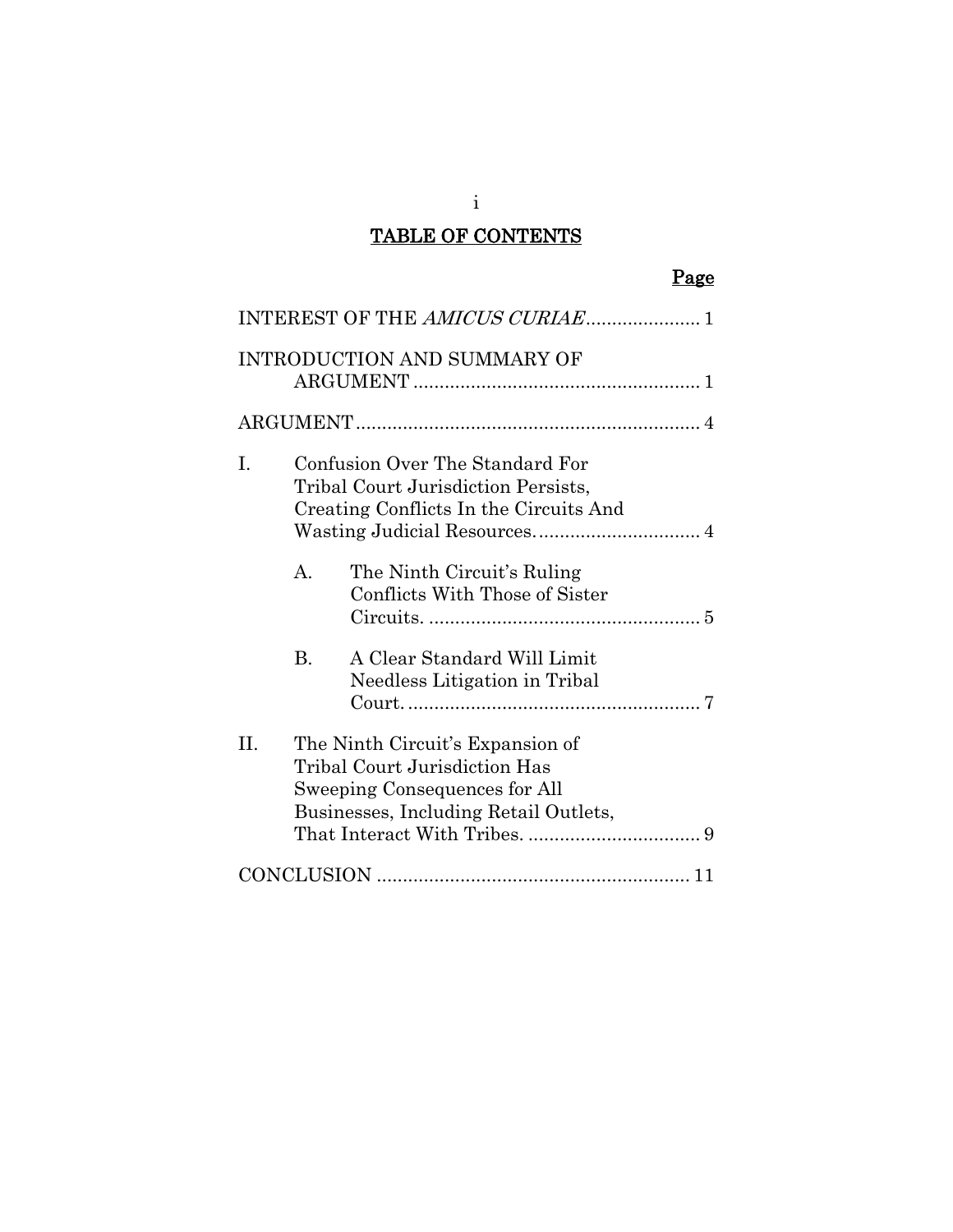## TABLE OF AUTHORITIES

## Page(s)

### Cases

| Dolgencorp, Inc. v. Mississippi Band of<br>Choctaw Indians,     |  |
|-----------------------------------------------------------------|--|
|                                                                 |  |
| Dollar General Corp. v. Mississippi Band<br>of Choctaw Indians, |  |
|                                                                 |  |
| FMC Corp. v. Shoshone-Bannock Tribes,                           |  |
| Iowa Mutual Insurance Co. v. LaPlante,                          |  |
| Jackson v. Payday Financial, LLC,                               |  |
| Kodiak Oil & Gas (USA) Inc. v. Burr,                            |  |
| Montana v. United States,                                       |  |
| National Farmers Union Insurance Cos.                           |  |
| v. Crowe Tribe of Indians,                                      |  |
|                                                                 |  |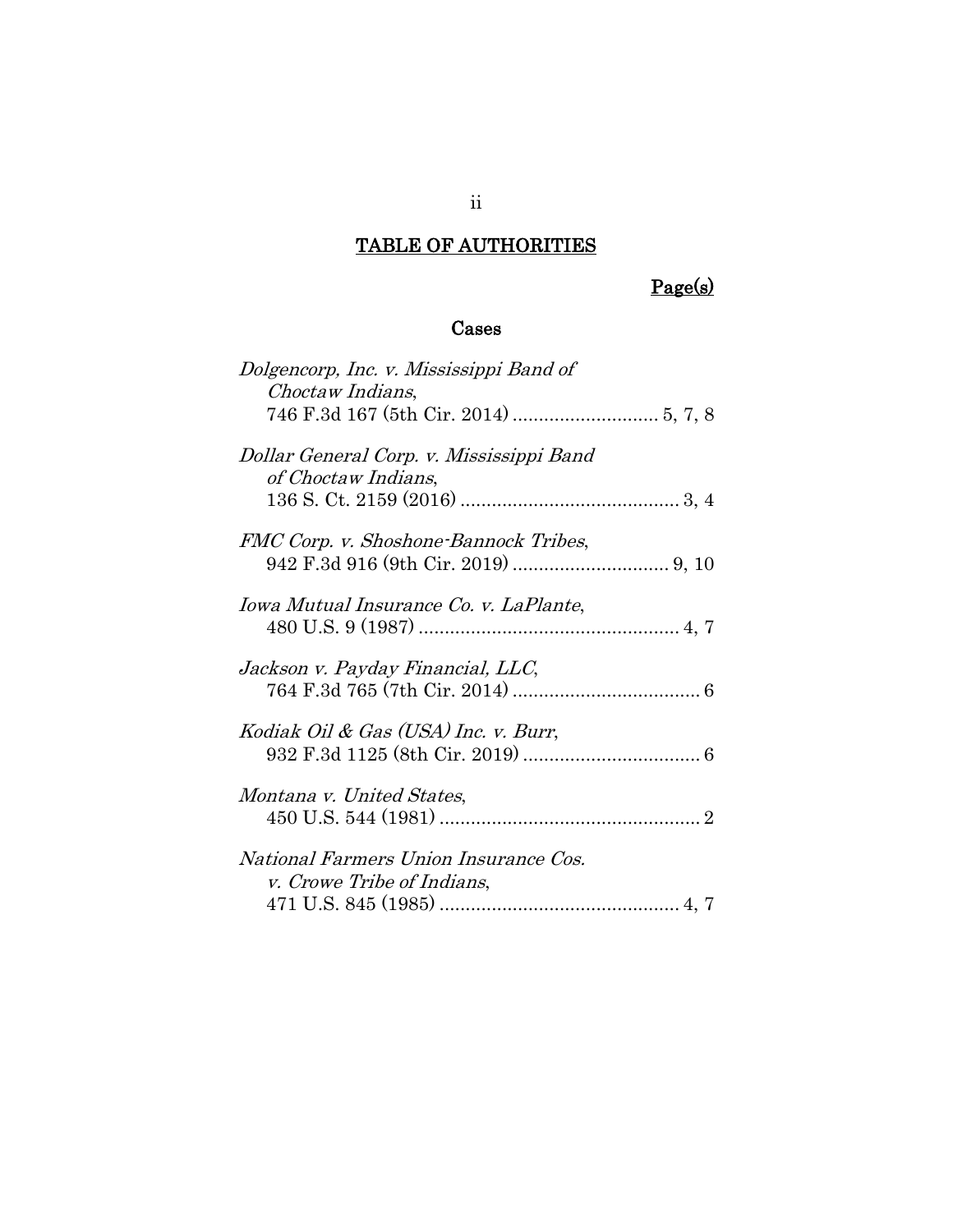### TABLE OF AUTHORITIES (CONT'D)

# Page(s)

| Nevada v. Hicks,                    |  |
|-------------------------------------|--|
|                                     |  |
| Plains Commerce Bank v. Long Family |  |
| Land $&$ Cattle Co.,                |  |
|                                     |  |
| Strate v. A-1 Contractors,          |  |
|                                     |  |

### iii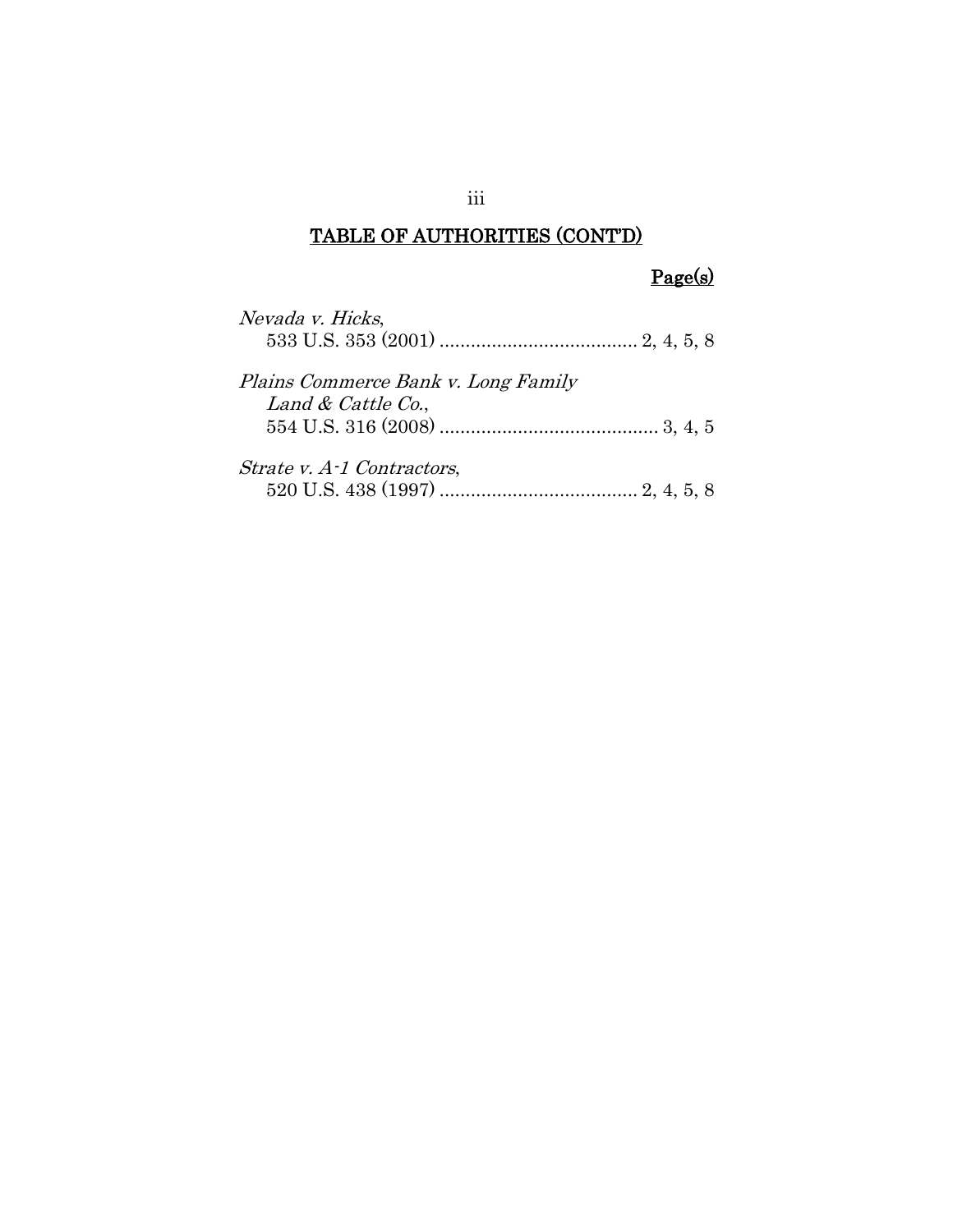#### INTEREST OF THE  $AMICUS$   $CURLA E$ <sup>1</sup>

The Retail Litigation Center, Inc. ("RLC") is the only trade organization dedicated to representing the retail industry in the courts. The RLC's members include many of the country's largest and most innovative retailers. Collectively, they employ millions of workers throughout the United States, provide goods and services to tens of millions of consumers, and account for tens of billions of dollars in annual sales. The RLC seeks to provide courts with retail-industry perspectives on important legal issues impacting its members, and to highlight the potential industry-wide consequences of significant pending cases. Since its founding in 2010, the RLC has participated as an amicus in more than 150 judicial proceedings of importance to retailers.

#### INTRODUCTION AND SUMMARY OF ARGUMENT

Retailers are cornerstones of towns and cities across this country. As employers and as providers of essential consumer goods and services, retailers play a critical role in the day-to-day lives of all Americans. That role is no less critical for the Native Americans who live on tribal lands.

 $\overline{a}$ 

<sup>1</sup> Counsel of record for both parties received timely notice of the intent of amicus to file this brief pursuant to Supreme Court Rule 37, and both parties have consented to the filing of this brief. Amicus affirms that no counsel for a party wrote this brief in whole or in part, and no counsel or party, or any other person other than amicus, its members, or its counsel, made a monetary contribution intended to fund the brief's preparation or submission.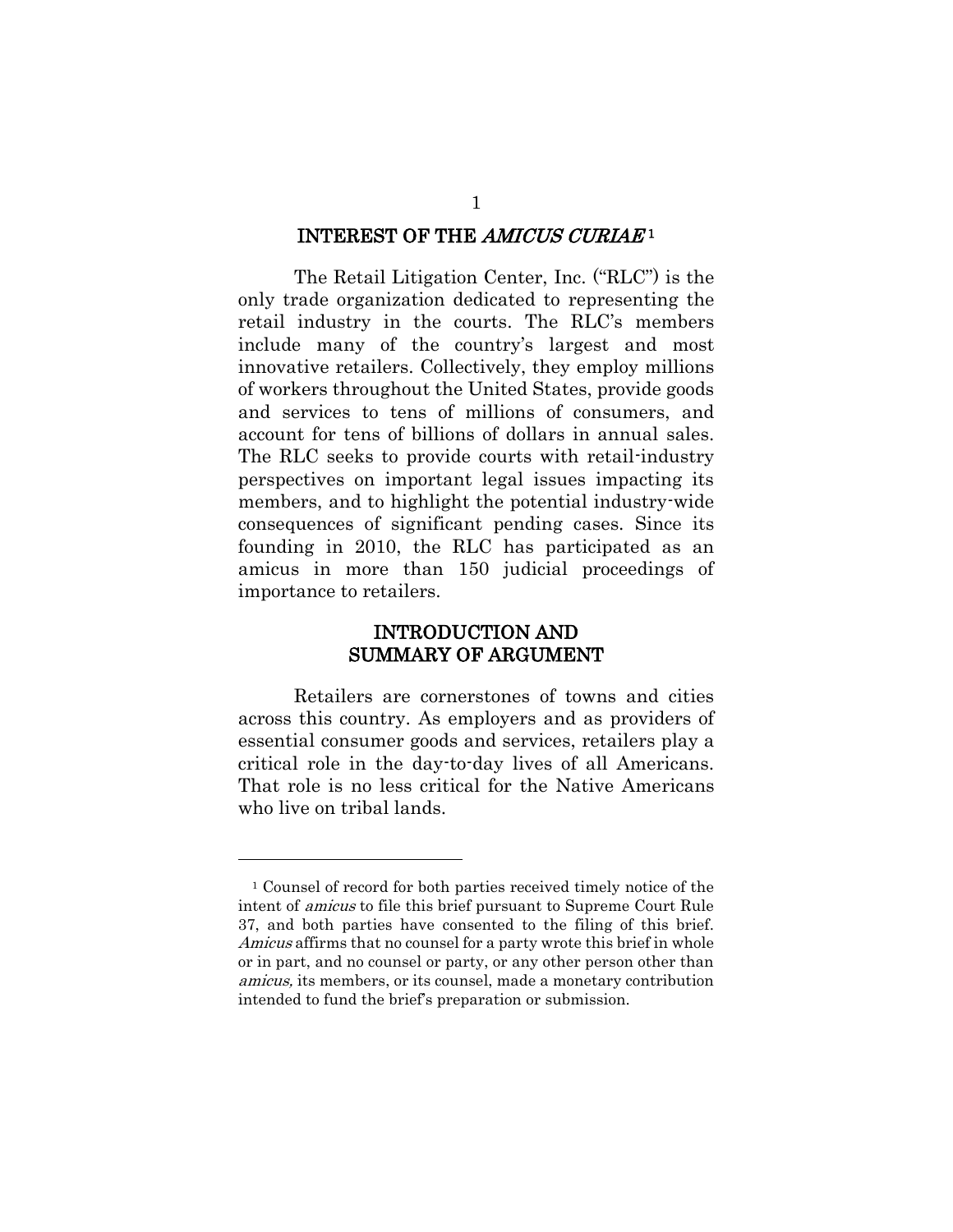Yet retailers face continuing uncertainty over the fundamental question of which judicial system governs their conduct on tribal lands, an uncertainty which affects their decisions on investment and expansion. "The ability of nonmembers to know where tribal jurisdiction begins and ends . . . is a matter of real, practical consequence given the special nature of [Indian] tribunals, . . . which differ from traditional American courts in a number of significant respects." Nevada v. Hicks, 533 U.S. 353, 383 (2001) (Souter, J., concurring) (internal citations omitted).

The RLC writes as *amicus* to urge this Court to grant the petition for certiorari and clarify the test for tribal court jurisdiction first articulated in Montana v. United States, 450 U.S. 544 (1981). The Ninth Circuit has consistently expanded the scope of the *Montana* exceptions, and its current up-ending of the Montana framework has increased the urgency for that clarification regarding which federal appellate court's interpretation of Montana is correct. Retailers now face sharply diverging rules on the scope of tribal court jurisdiction when they simply step across state lines, for example, from North or South Dakota of the Eighth Circuit to Montana of the Ninth Circuit. And as it happens, the Turtle Mountain Indian Reservation and its related trust lands span these same three states.

<span id="page-5-0"></span>As summarized in *Strate v. A-1 Contractors*, 520 U.S. 438, 446 (1997), Montana "described a general rule that, absent a different congressional direction, Indian tribes lack civil authority over the conduct of nonmembers on non-Indian land within a reservation, subject to two exceptions . . . " This Court has underscored *Montana*'s general rule in every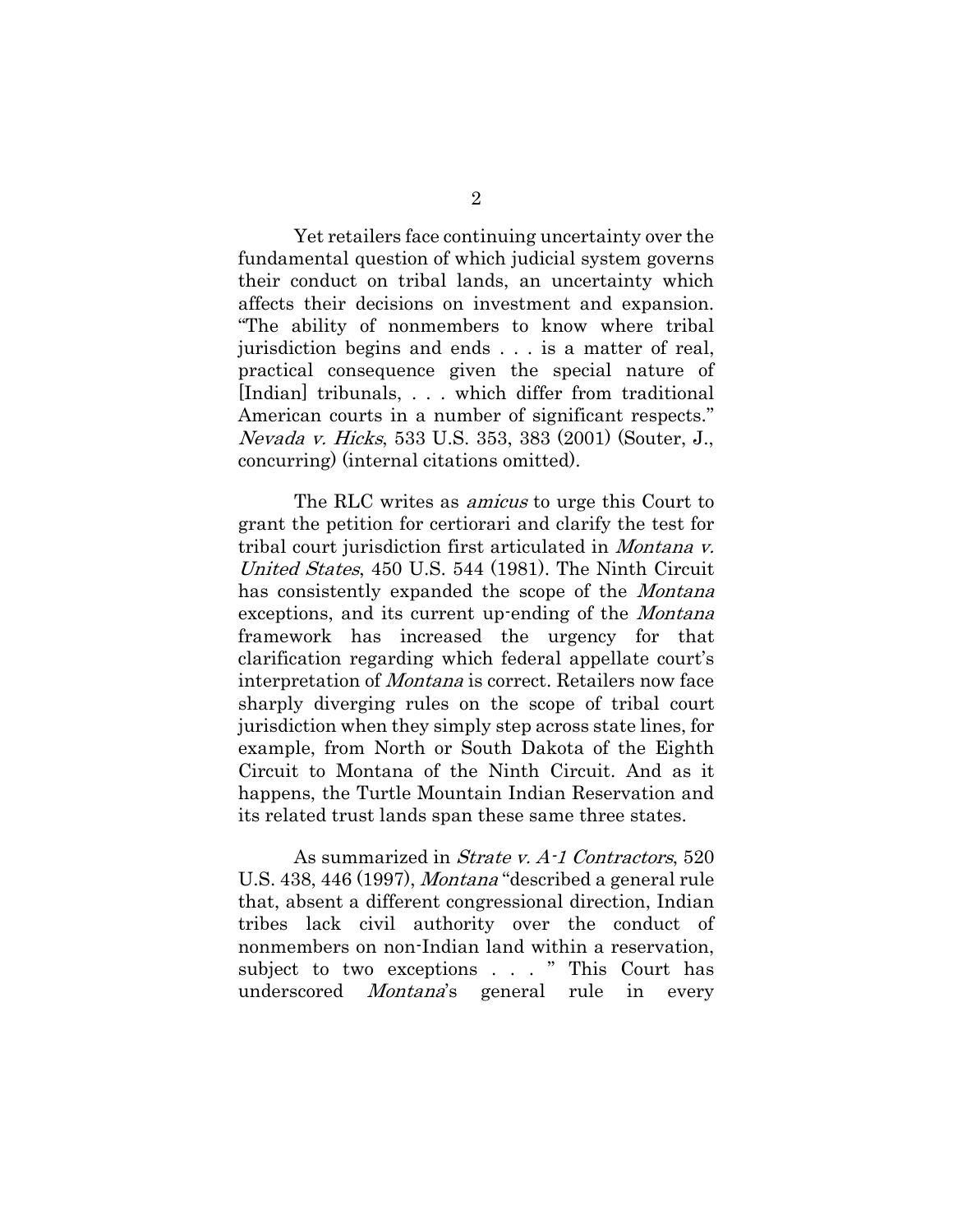<span id="page-6-1"></span>subsequent case examining tribal court jurisdiction, most recently reiterating, "[T]ribes do not, as a general matter, possess authority over non-Indians who come within their borders . . . " Plains Commerce Bank v. Long Family Land  $& Cattle$  Co., 554 U.S. 316, 328 (2008). The Ninth Circuit below, however, in conflict with *Plains Commerce* and the decisions of sister circuits, appears to have written this presumption out of the jurisdictional analysis.

This Court has granted certiorari twice in recent years to address whether Indian tribal courts have jurisdiction to adjudicate civil claims against nonmembers, and yet questions persist. In *Plains* Commerce Bank v. Long Family Land & Cattle Co., this Court ruled narrowly and addressed only whether tribal courts have authority to adjudicate claims arising from the sale of fee land from one nonmember to another nonmember. See id. at 332-34. And in Dollar General Corp. v. Mississippi Band of Choctaw Indians, the decision of the Fifth Circuit was affirmed by an equally divided court without further explanation. 136 S. Ct. 2159 (2016).

<span id="page-6-0"></span>The RLC urges this Court to end the confusion that has permeated the lower courts (and the Ninth Circuit in particular) regarding the scope of tribal jurisdiction under Montana and its progeny. Resolving the dispute around the jurisdictional framework will help reduce needless litigation in both tribal and federal courts regarding which system has jurisdiction. Equally as important, this resolution will encourage investment from businesses that may stay on the sidelines rather than risk investment within reservation boundaries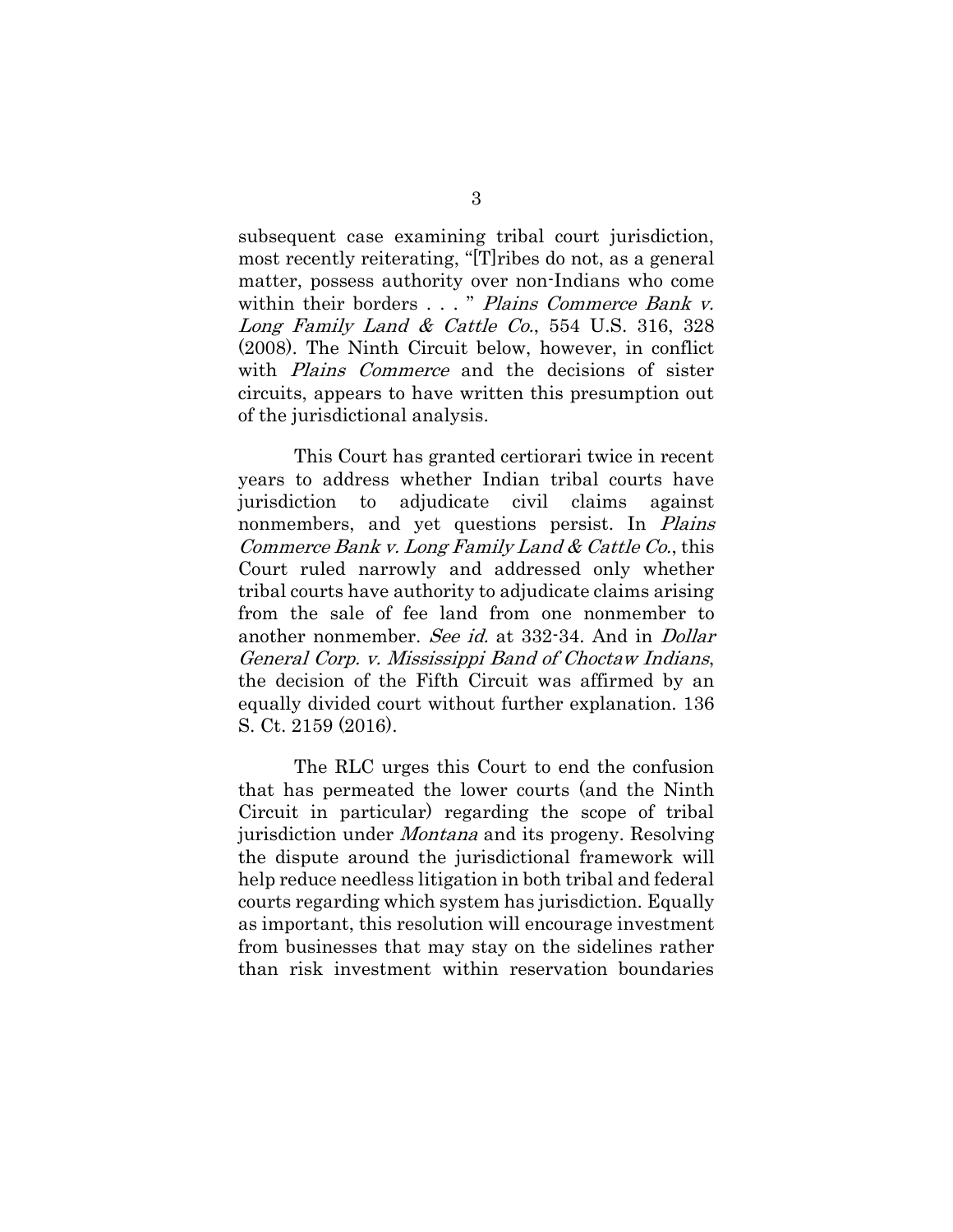and the corresponding uncertainty over which legal system governs their conduct.

#### ARGUMENT

#### I. Confusion Over The Standard For Tribal Court Jurisdiction Persists, Creating Conflicts In the Circuits And Wasting Judicial Resources.

Although the presumption against tribal court jurisdiction has been a mainstay of this Court's jurisprudence since at least Montana, confusion over the applicable standard by which any exercise of jurisdiction should be measured has persisted for almost as long. Justice Souter noted in Hicks that the Court's pronouncements on adjudicatory jurisdiction "have pointed in seemingly opposite directions." 533 U.S. at 376 (Souter, J., concurring).

<span id="page-7-3"></span><span id="page-7-2"></span><span id="page-7-1"></span><span id="page-7-0"></span>The best evidence of the confusion surrounding this issue is the fact that this would be the fifth instance in which this Court has considered tribes' civil adjudicative jurisdiction over nonmembers since Montana was decided in 1979. See Dollar General, 136 S. Ct. at 2160 (affirmed by equally divided court with per curiam opinion); Plains Commerce, 554 U.S. at 324; Hicks, 533 U.S. at 355; Strate, 520 U.S. at 442. And that does not include this Court's two related rulings regarding which court system should be permitted to first evaluate questions of tribal court jurisdiction – the issue of "tribal exhaustion." See Iowa Mut. Ins. Co. v. LaPlante, 480 U.S. 9, 16-17 (1987); National Farmers Union Ins. Cos. v. Crowe Tribe of Indians, 471 U.S. 845, 856-57 (1985).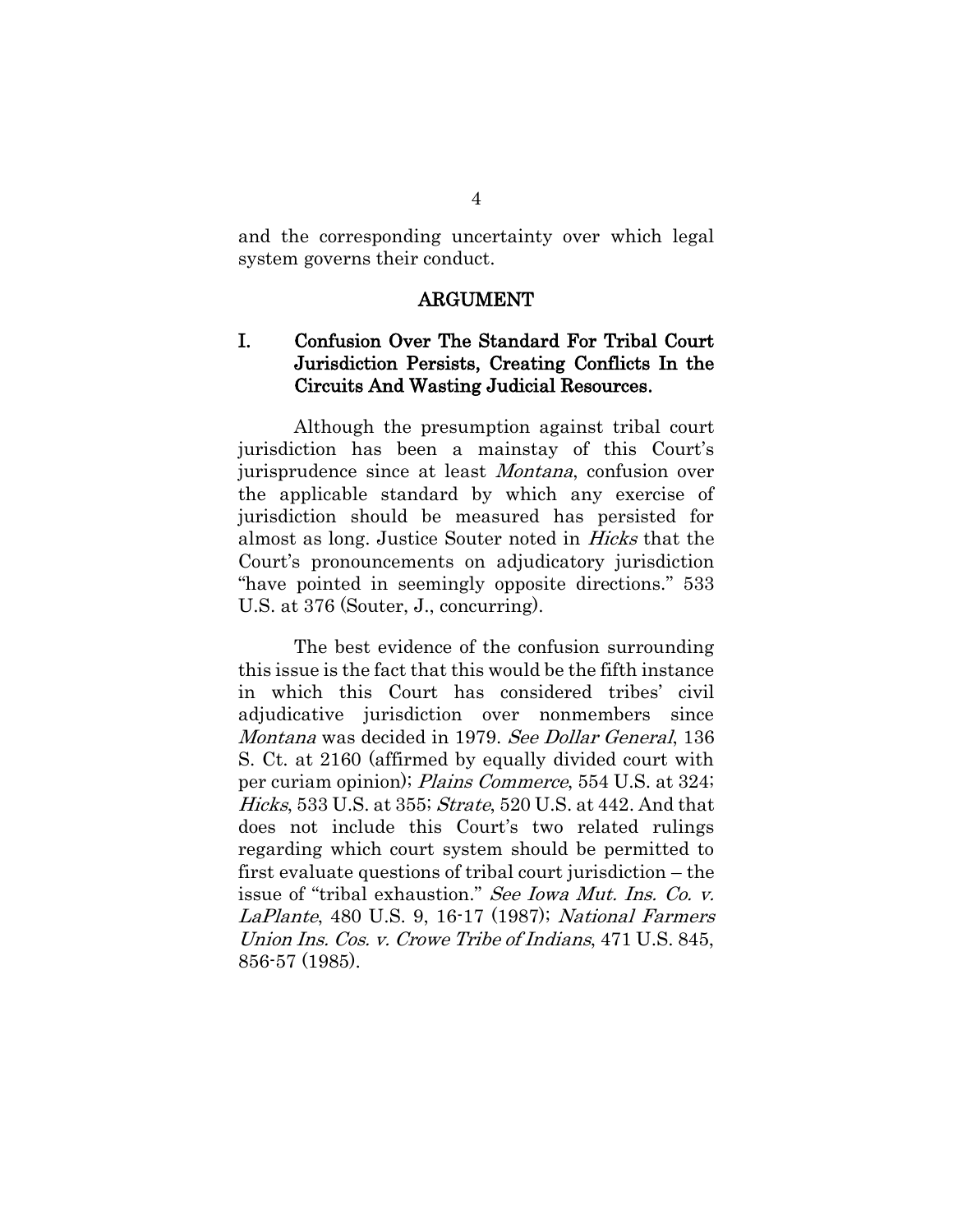And yet, as perhaps highlighted best by the Ninth Circuit's ruling below, the lower courts are continuing to wrestle with the scope of tribal court jurisdiction over nonmembers, with inconsistent results that have created unnecessary uncertainty within the business community.

#### A. The Ninth Circuit's Ruling Conflicts With Those of Sister Circuits.

<span id="page-8-0"></span>Despite the long-settled rule that actions by a tribe to regulate nonmembers are "presumptively invalid," *Plains Commerce*, 554 U.S. at 330, the Ninth Circuit has developed a new approach to Montana that skips this presumption and jumps immediately to the two Montana exceptions, effectively opening the door to general jurisdiction over commercial enterprises on fee land.

To reach its result, the Ninth Circuit disregarded the critical threshold step of first evaluating, before invoking either of the Montana exceptions, whether the "exercise of tribal [jurisdiction] . . . is necessary to protect tribal self-government or to control internal relations." *Hicks*, 533 U.S. at 359 (Souter, J., concurring); see also Plains Commerce, 554 U.S. at 337 (requiring that the regulation "must stem from the tribe's inherent sovereign authority to set conditions on entry, preserve tribal self-government, or control internal relations."); Strate, 520 U.S. at 459 (observing that the Montana Court's preface about selfgovernment and control of internal relations is "[k]ey to [the second exception's] proper application); Dolgencorp, Inc. v. Miss. Band of Choctaw Indians, 746 F.3d 167, 178-79 (5th Cir. 2014) (Smith, J., dissenting)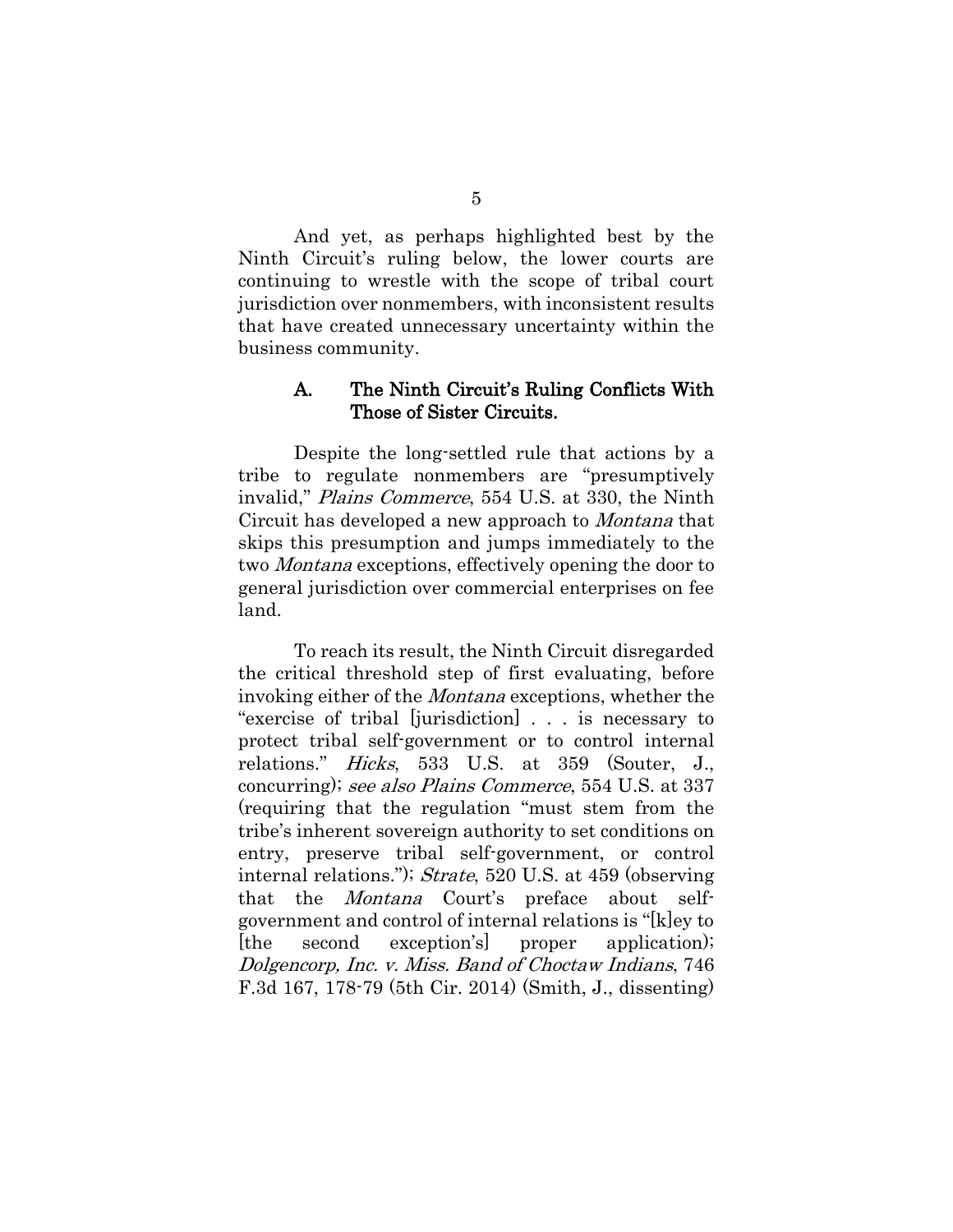("The [Supreme] Court recently reiterated the limited nature of tribal-court jurisdiction over nonmember defendants by making explicit that Montana's first exception, like its second, grants Indian tribes nothing beyond what is necessary to protect tribal selfgovernment or to control internal relations.") (quotation omitted).

This revised Montana analytical framework has created a conflict among the circuits. The Eighth Circuit, for example, properly applies Montana by requiring that, "[e]ven where there is a consensual relationship with the tribe or its members, the tribe may regulate non-member activities only where the regulation 'stem[s] from the tribe's inherent sovereign authority to set conditions on entry, preserve tribal selfgovernment, or control internal relations.'" Kodiak Oil & Gas (USA) Inc. v. Burr, 932 F.3d 1125, 1138 (8th Cir. 2019), quoting Plains Commerce Bank, 554 U.S. at 336 (alteration in Burr).

<span id="page-9-1"></span><span id="page-9-0"></span>Similarly, the Seventh Circuit has rejected an analysis based exclusively on nonmember consent. In Jackson v. Payday Financial, LLC, the Seventh Circuit held that "a nonmember's consent to tribal authority is not sufficient to establish the jurisdiction of a tribal court" because first, "the regulation must stem from the tribe's inherent sovereign authority to set conditions on entry, preserve tribal self-government or control internal relations." 764 F.3d 765, 783 (7th Cir. 2014).

The divergent interpretations among circuits and the inconsistent application of the presumption against jurisdiction over nonmembers continue to persist in the absence of clear guidance from this Court. The RLC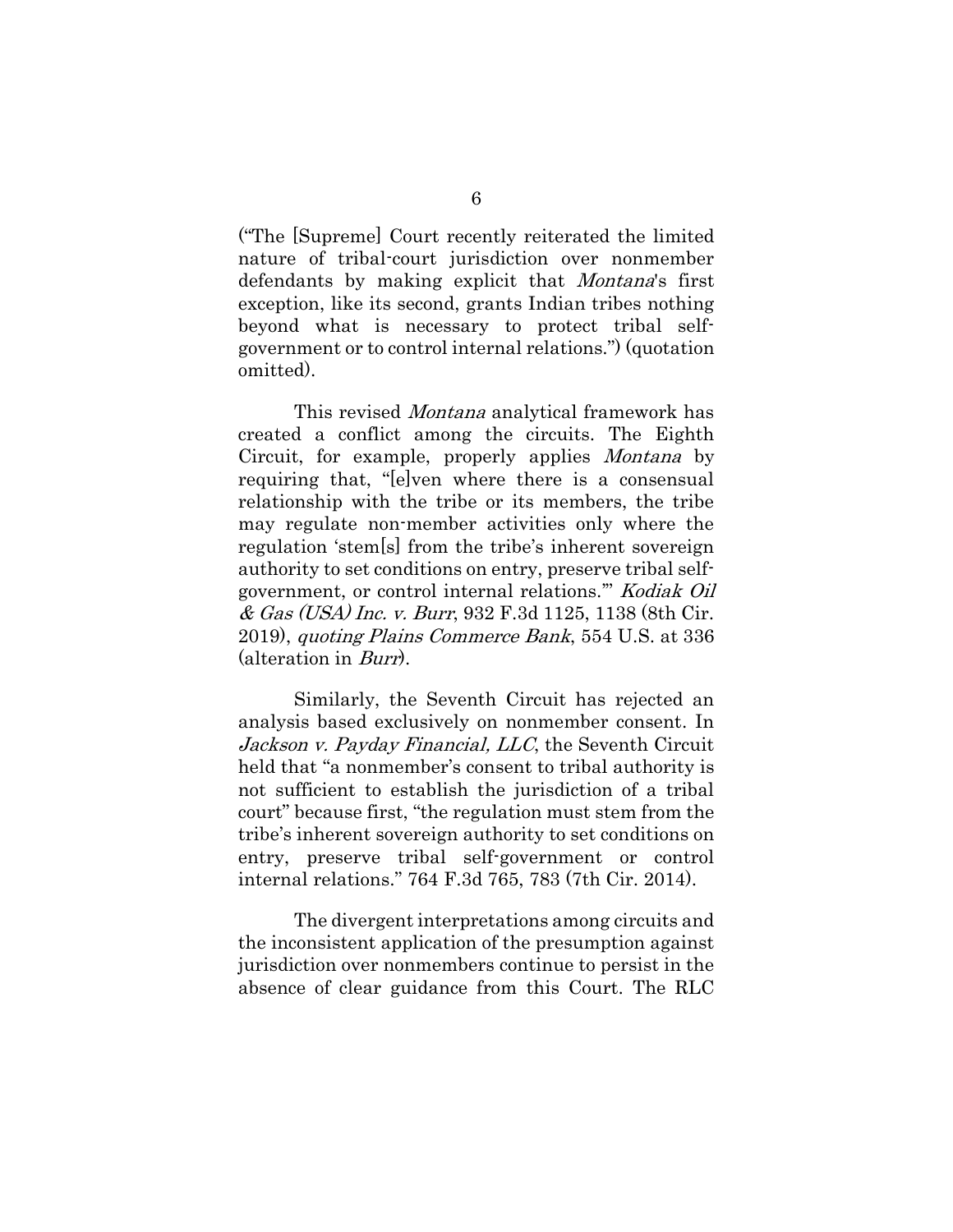believes the Seventh and Eighth Circuits have correctly interpreted Montana and its progeny to require regulations over nonmembers to stem from inherent tribal sovereign authority. This Court's resolution of the inter-circuit conflict is necessary to enable businesses, such as the RLC's members, to engage effectively in planning and risk management analysis.

#### B. A Clear Standard Will Limit Needless Litigation in Tribal Court.

Clarifying the Montana framework will resolve the differing interpretations of the courts below and help parties avoid disputes over the application of tribal exhaustion, an issue of importance to the RLC and its members.

Under National Farmers Union, the question of whether a tribe can compel a nonmember to submit to civil jurisdiction of a tribal court presents questions of federal law under 28 U.S.C. § 1331. 471 U.S. at 952. Nevertheless, under principles of comity, the federal court faced with a motion to enjoin a pending tribal court action will ordinarily stay its hand until the parties have litigated the jurisdictional issues through appeal in tribal court. Iowa Mut. Ins. Co., 480 U.S. at 16-17; National Farmers Union, 471 U.S. at 856-57.

<span id="page-10-1"></span><span id="page-10-0"></span>Tribal exhaustion is frequently a timeconsuming and expensive process. In this case, exhaustion of tribal remedies took eight years. Pet'r Br. at 9. In the Dollar General case that came to this Court in OT-2015, the petitioner was first sued in tribal court in January 2005 and immediately raised a jurisdictional challenge. See Dolgencorp, 746 F.3d at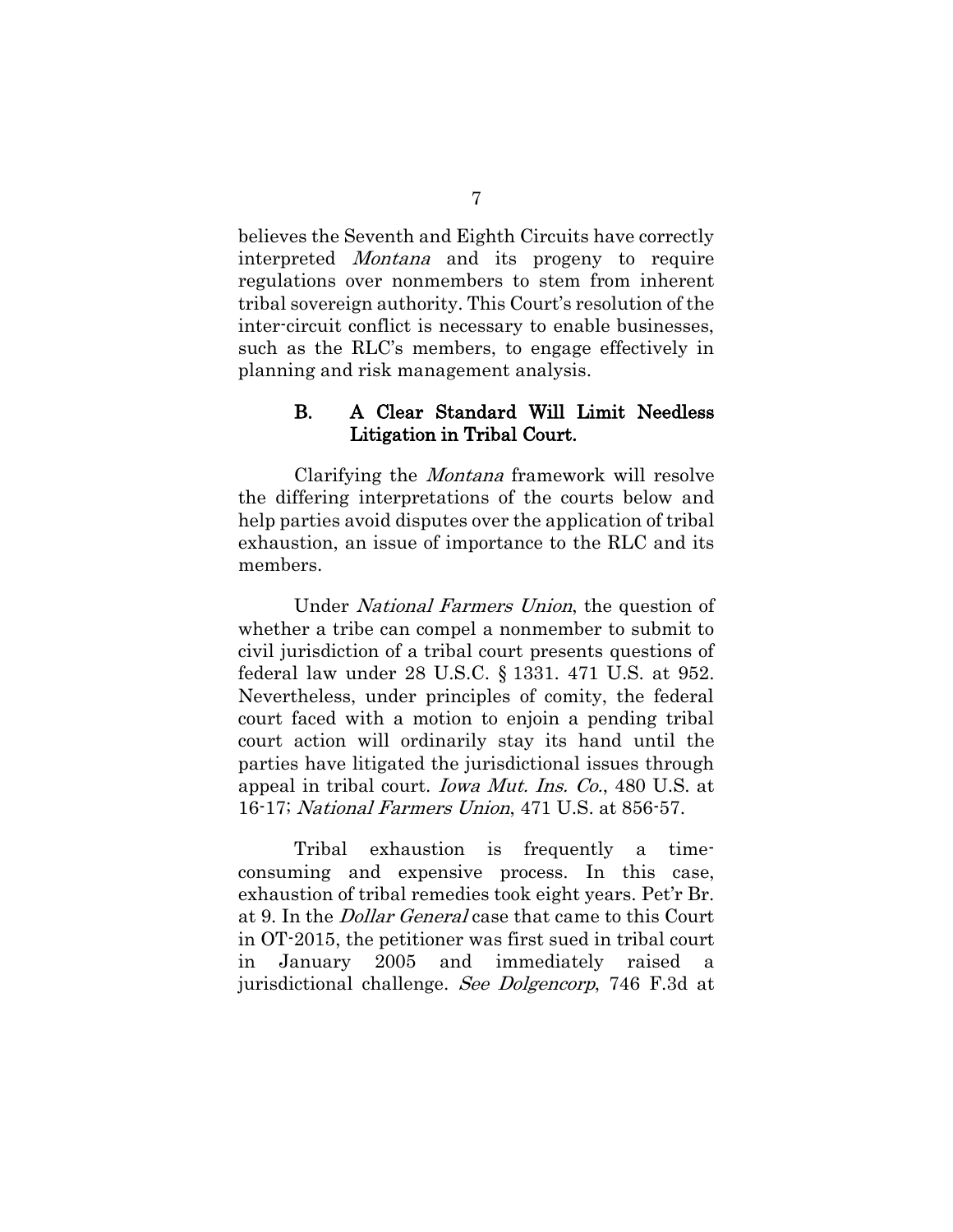169. Dollar General did not fully exhaust the jurisdictional challenge until three years later, at which time it began a National Farmers Union action in the Southern District of Mississippi to review the tribal court's assertion of jurisdiction. See id. at 169-70.

Tribal exhaustion is excused, however, where the tribal court's lack of jurisdiction is clear. Hicks, 533 U.S. at 369 (Souter, J., concurring). Where "it is plain that no federal grant provides for tribal governance of nonmembers' conduct on land covered by Montana's main rule" and exhaustion "would serve no purpose other than delay," the exhaustion requirement "must give way." Strate, 520 U.S. at 459-60 and n.14.

<span id="page-11-0"></span>Clarifying the application and scope of Montana will dramatically reduce the number of cases requiring lengthy and expensive exhaustion proceedings. A clear rule will thus help both tribes and parties avoid the quagmire of years of litigation over the nature and scope of tribal court jurisdiction. With a clear understanding of "where tribal jurisdiction begins and ends," Hicks, 533 U.S. at 383 (Souter, J., concurring), both tribes and nonmembers, such as the retail industry members whose businesses sustain small towns throughout this country, will be free to proceed with confidence about which judicial system will provide relief in the event of a dispute.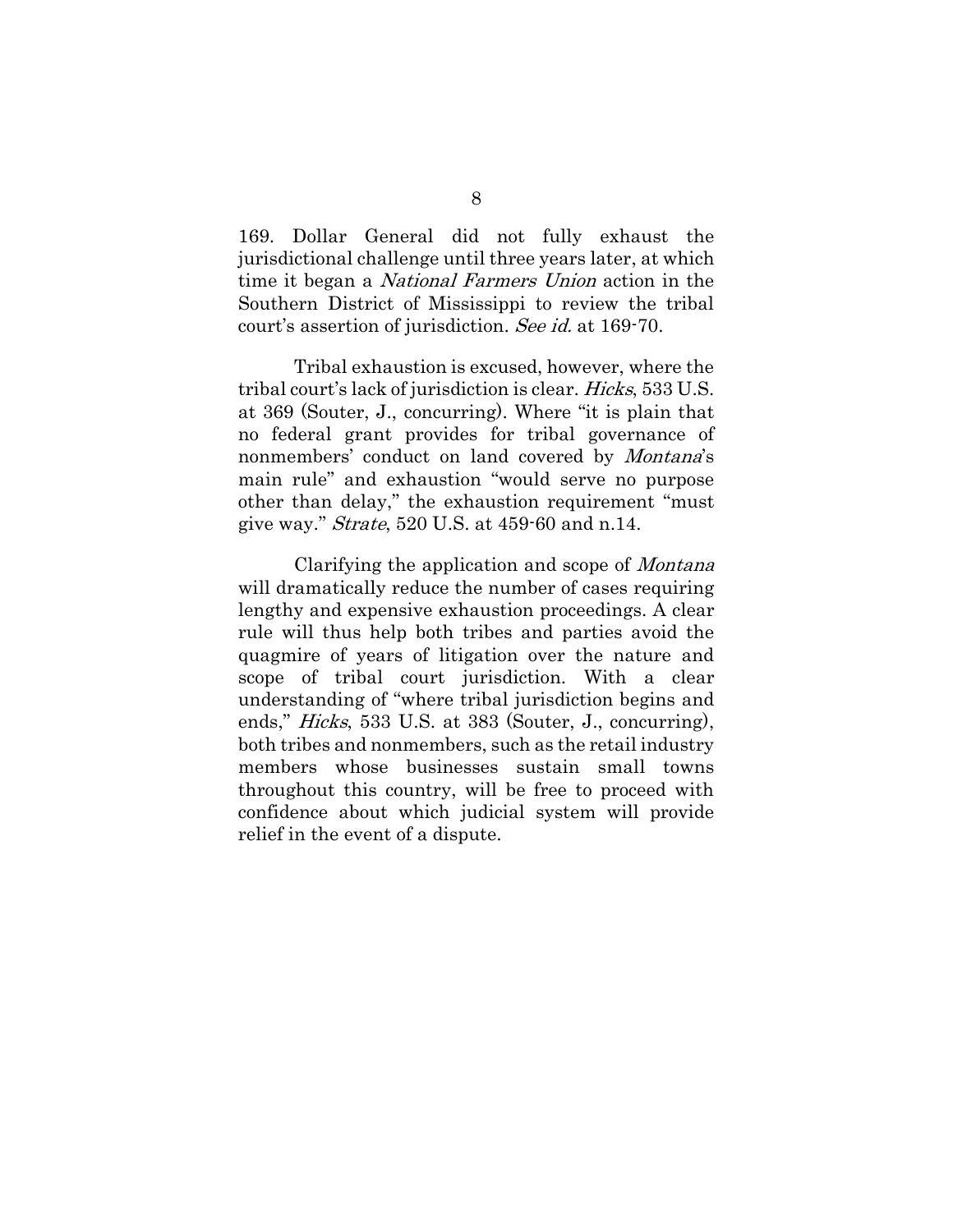#### II. The Ninth Circuit's Expansion of Tribal Court Jurisdiction Has Sweeping Consequences for All Businesses, Including Retail Outlets, That Interact With Tribes.

Under the Ninth Circuit's decision, tribes may exert tribal court jurisdiction over nonmembers merely by asserting the power to regulate those businesses even if those businesses are operating on privately-held fee land. Essentially, under the expansive reading of the Ninth Circuit, tribes gain near-plenary adjudicatory jurisdiction over nonmembers simply by possessing some consensual regulatory power over that nonmember. In for a penny, in for a pound.

Under this approach, the nonmember—by reaching an agreement under threat of regulatory penalty—must submit to tribal court jurisdiction despite never expressly agreeing to do so. In the view of amicus RLC, this approach reaches far beyond the jurisdictional framework set forth in this Court's precedents, and it conflicts with the approaches of sister circuits.

Although the case before this Court arose in the context of EPA-regulated waste, the rule and reasoning underlying the Ninth Circuit's decision are in no way limited to environmental issues. Under the Ninth Circuit's approach, if a business reaches a regulatory compromise in one circumstance, it is thereby agreeing to adjudicatory jurisdiction, unlimited by time and nearly unlimited by subject matter. See FMC Corp. v. Shoshone-Bannock Tribes, 942 F.3d 916, 933 (9th Cir. 2019) ("FMC entered a consensual relationship with the Tribes . . . when it negotiated and entered into [a]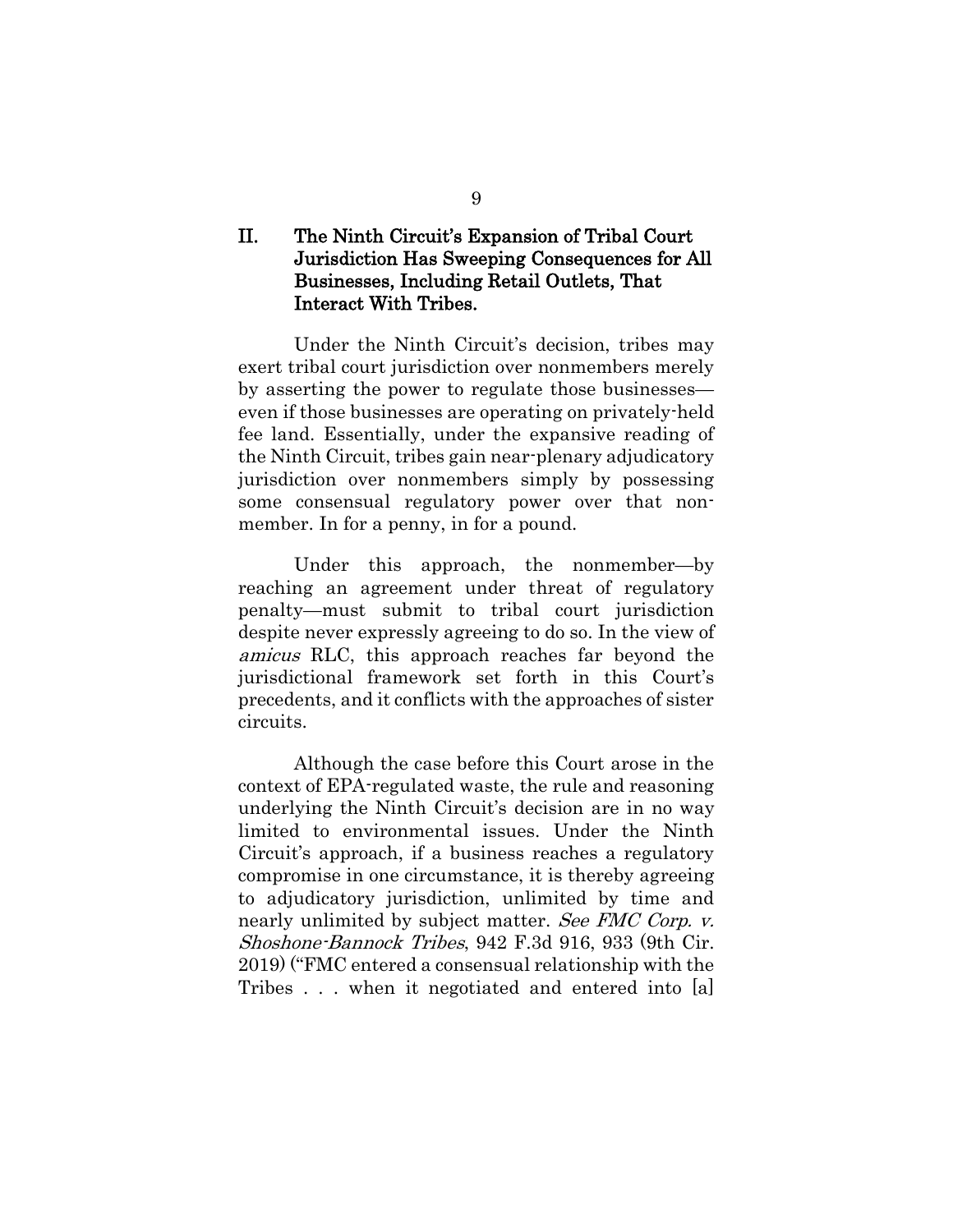<span id="page-13-0"></span>permit agreement with the Tribes . . . ."). That initial agreement is all that is needed to satisfy the consent prong of the first *Montana* test for any later tribal court challenge. And thereafter, the second Montana test is satisfied as long as a reviewing court can conceive of a circumstance where the safety of tribal members may be at risk. See id. at 935 (basing finding of second exception on factual findings of Tribal Court of Appeals and EPA, expert testimony before Tribal Court of Appeals, and "the record as a whole"). In short, the Ninth Circuit's rule follows *Montana* in name only.

This expansive view of Montana will affect all Ninth Circuit retail establishments inside a reservation's borders, even if those establishments are on privately-held fee land. These businesses include groceries, general-goods stores, pharmacies, gas stations, and restaurants: the businesses on which tribal members rely, day in and day out.

The businesses in each of these categories are routinely subject to myriad regulations, and the RLC's members are used to working with local, including tribal, authorities to comply with all applicable rules. At times, those efforts will include reaching compromises with governing authorities to avoid protracted regulatory battles. Such compromises allow the RLC's members to focus their attention on the areas of highest priority: providing quality goods and services in their local communities. Yet until the decision below, these businesses had not understood their efforts at collaborative problem-solving to be a potential jurisdictional cudgel.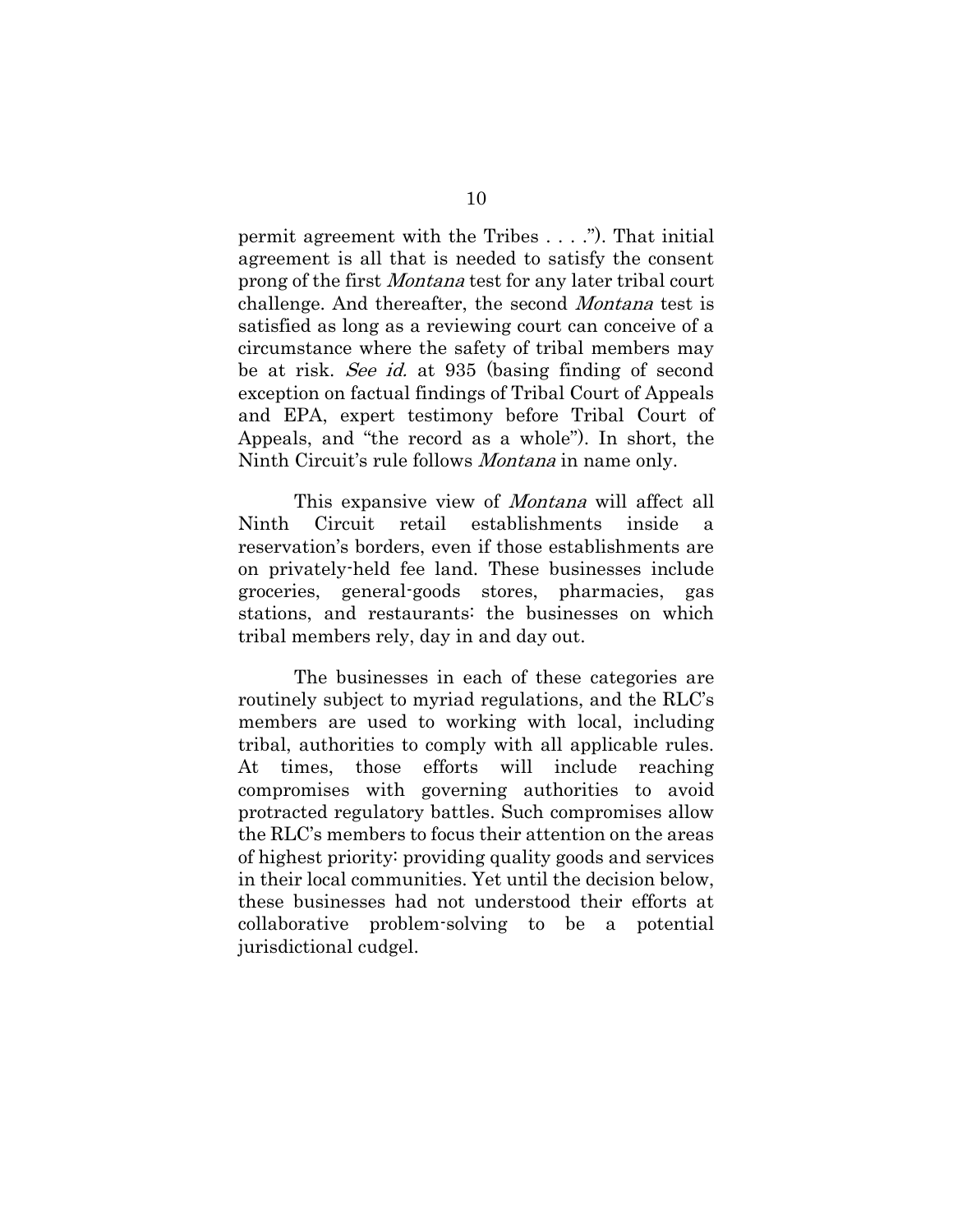If the decision below is left undisturbed, businesses within reservations in the Ninth Circuit will be forced to face hard choices when working with tribal authorities. They may well decide against mutuallyadvantageous compromise on narrow issues, out of a concern that doing so will only be used later as a basis for the exercise of vast adjudicatory jurisdiction. Or worse, they may decide to avoid doing business in Indian Country at all, thereby depriving tribal members of much-needed goods, services, and jobs. The RLC asks this Court to clarify the Montana framework and thereby resolve the circuits' diverging interpretations so that retailers and other businesses will be able to properly evaluate the consequences of providing services on fee lands.

#### **CONCLUSION**

The Petition for a Writ of Certiorari should be granted.